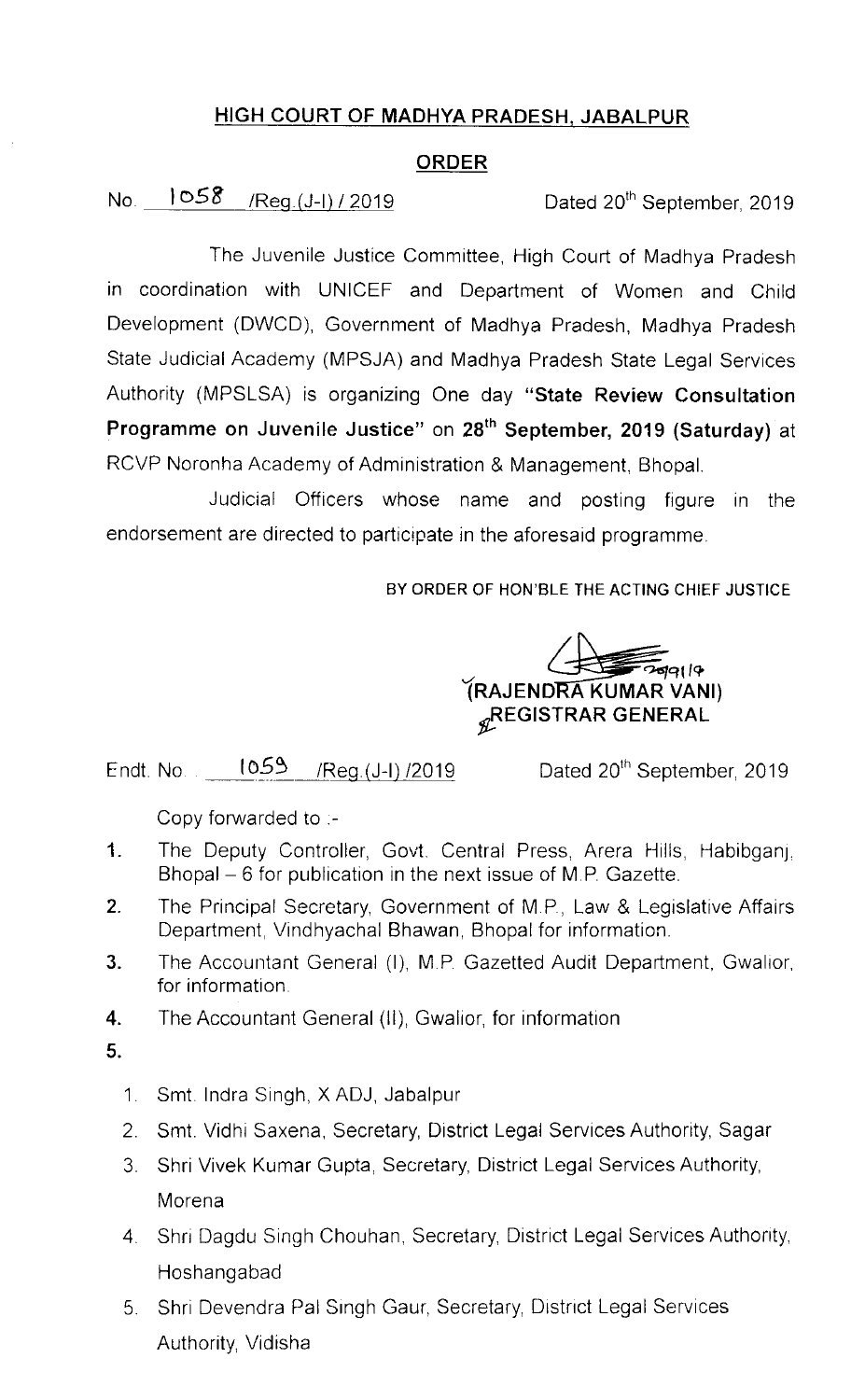- 6. Shri Padmesh Shah, Secretary, District Legal Services Authority, Ujjain
- 7. Shri Shivkant, Secretary, District Legal Services Authority, Gwalior
- 8. Shri Anoop Kumar Tripathi, Secretary, District Legal Services Authority, Shahdol
- 9. Shri Sharad Bhamkar, Secretary, District Legal Services Authority, Jabalpur
- 10. Shri Ashutosh Mishra, Secretary, District Legal Services Authority, Bhopal
- 11. Shri Anuj Kumar Mittal, II ADJ, Shahdol
- 12. Smt. Kumudini Patel, XVIII ADJ, Bhopal
- 13 Shri Raghvendra Singh Chauhan, Secretary, District Legal Services Authority, Rewa
- 14. Shri Suresh Kumar Choube (Jr.), III ADJ, Hoshangabad
- 15 Smt Archana Singh, VADJ, Gwalior
- 16 Shrl Slddhartha Tiwari, IVADJ, Morena
- 17. Smt. Neelu Sanjeev Shringirishi, IX ADJ, Sagar
- 18. Dr.(Smt.) Arti Shukla Pandey, VI ADJ. Ujjain
- 19. Sushri Mahlma Kachhawaha, Xll ADJ, Rewa
- 20. Smt. Neelam Shukla, XXII ADJ. Indore
- 21. Smt. Gyaneshwari Kumre, III CJ-I & ACJM, Gwallor
- 22. Smt. Shilpa Tiwari, AJ to I CJ-I, Morena
- 23. Shri Vivek Kumar Singh, II CJ-I, Shahdol
- 24. Smt. Tripti Pandey, VII CJ-I, Ujjain
- 25 Smt Priti Salvey, Xvlll CJ-I, Bhopal
- 26. Smt Archna Bode, V CJ-I, Jabalpur
- 27 Smt Kala Bhammarkar XII CJ-I, lndore
- 28. Shri Vijay Kumar Pathak, II CJ-I, Hoshangabad
- 29. Smt. Shalu Sirohi Chouksey, III CJ-I, Sagar
- 30. Ku. Usha Uikey, II AJ to I CJ-I, Rewa

with a direction to participate in the One day State Review Consultation Programme on Juvenile Justice scheduled to be held on 28<sup>th</sup> September, 2019 (Saturday) at RCVP Noronha Academy of Administration & Management, Bhopal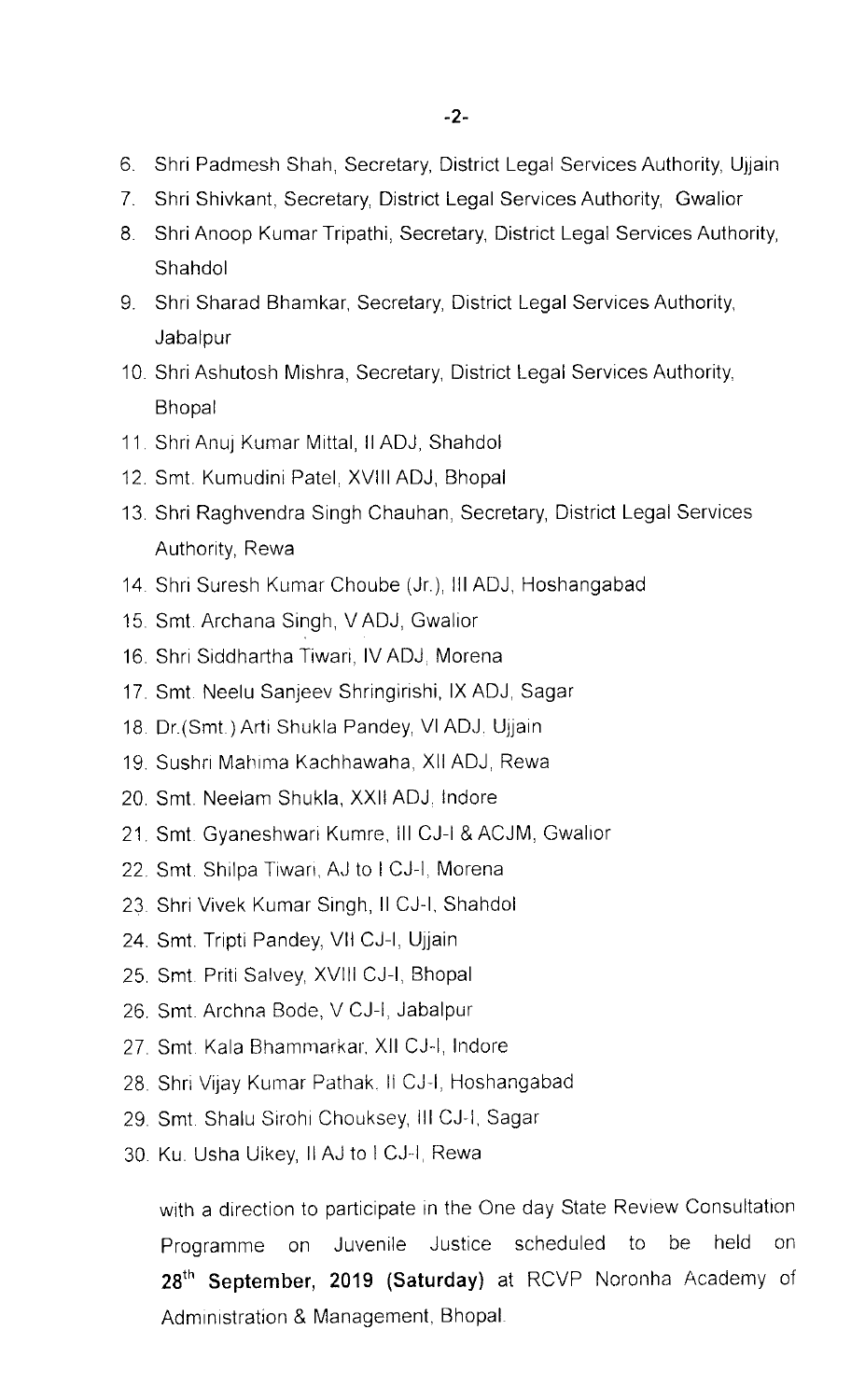# The nominated Judicial Officers are directed to observe following instructions :-

- To report at RCVP Noronha Academy of Administration & Management, Bhopal, sharp at 09:30AM
- The place of stay and local transportation shall be made on sharing basis. Details shall be shared shortly.
- T.A. and D.A. will be admissible as per rules.
- Barring exceptional circumstances, the participants nominated for the programme shall not pray for adjustment.
- 6. The District and Sessions Judge, Bhopal/ Jabalpur/ Vidisha/ Gwalior/ Sagar/ Ujjain/ Shahdol/ Morena/ Rewa/ Hoshangabad/ lndore for information and necessary action
- 7, The Director, RCVP Noronha Academy of Adminlstratlon & Management, Bhopal for information and necessary action.
- 8. Chief System Analyst, High Court of Madhya Pradesh, Jabalpur, for sending copy of order by e-mail to following Judicial Officers:-
	- 1 District Judge (Inspection), High Court Premises, Jabalpur/ Distrlct Judge (Inspection), J.E.-1, Judges Enclave, Residency Area, lndore-452001./ District Judge (Inspection), 28/B, Race-course Road, Opposite Maila Ground, Gwalior (M.P.), for information.
	- 2. Principal Registrar, High Court of M.P., Bench Indore, for information
	- 3. Principal Registrar, High Court of M.P., Bench at Gwalior, New High Court Building, City Centre, Gwalior, for information.
	- 4 Member Secretary, M.P. State Legal Services Authority, 574, South Civil Lines, Jabalpur, for information and necessary action.
	- 5. Principal Registrar (Judicial)/ (Vigilance)/ (I.L.R. & Examination), High Court of M.P., Jabalpur, for information.
	- 6. Member Secretary, State Court Management System Committee, High Court of M.P., Jabalpur, for information.
	- 7. Registrar (I&L)/ (District Establishment)/ (Works & Infrastructure) (Judicial-I)/ (Judicial-II)/ (Administration)/ (Exam & Labour Judiciary)/ Officer on Special Duty/ Registrar/Secretary, High Court Legal Service Committee, High Court of Madhya Pradesh, Jabalpur, for information.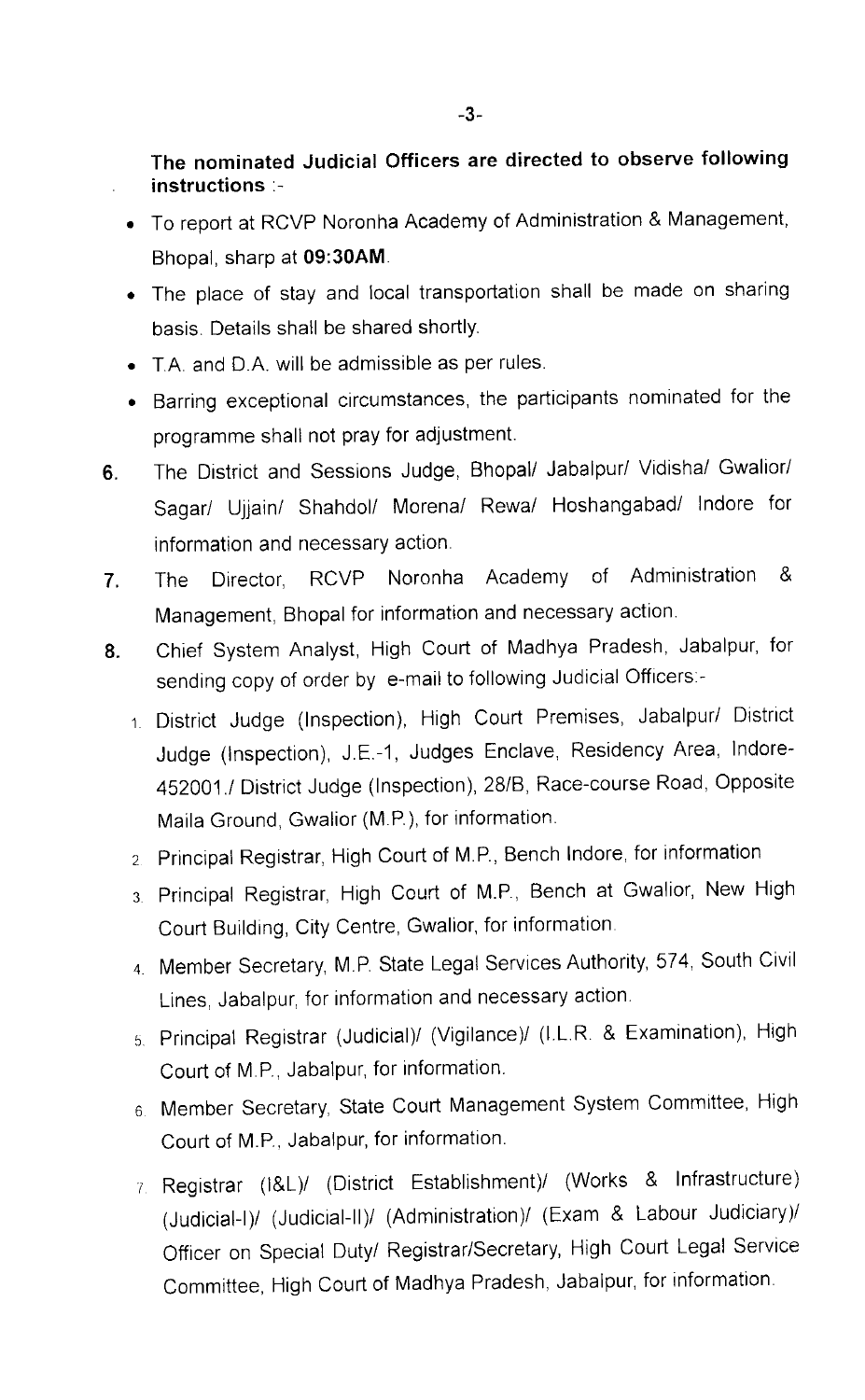- 8 Director / Additional Director/ Faculty Member (Sr.)/Assistant Director/OSD, Madhya Pradesh State Judicial Academy, Jabalpur for information and necessary action.
- 9. Registrar (E)/ Accounts Officer/ Budget Officer/ Joint Registrar (Protocol)/ Deputy Registrar (Judicial), High Court of Madhya Pradesh, Jabalpur, for information.
- 10. Registrar-cum-P.P.S. to Hon'ble the Acting Chief Justice, High Court of Madhya Pradesh, Jabalpur, for placing the same before Hon'ble the Acting Chief Justice for kind information.
- 11. Secretary to Hon'ble Shri Justice High Court of M.P, Jabalpur/ Bench lndore/ Bench Gwalior for placing the same before His Lordship for kind information.
- 12. Administrative Officer, Pension/ Budget/ Assistant (Work)/ Complaint/ Pay Fixation (Gazetted)/ Advance/ Leave (Gazetted)/ Civil Checker/ Criminal Checker/ Library, High Court of M.P., Jabalpur for information.
- 13. Secretary to Registrar General, High Court of Madhya Pradesh, Jabalpur, for information.
- Encl. :-Programme schedule.

 $\frac{1}{\sqrt{2}}$ iRAJENDRA KUMAR VANl) **GREGISTRAR GENERAL**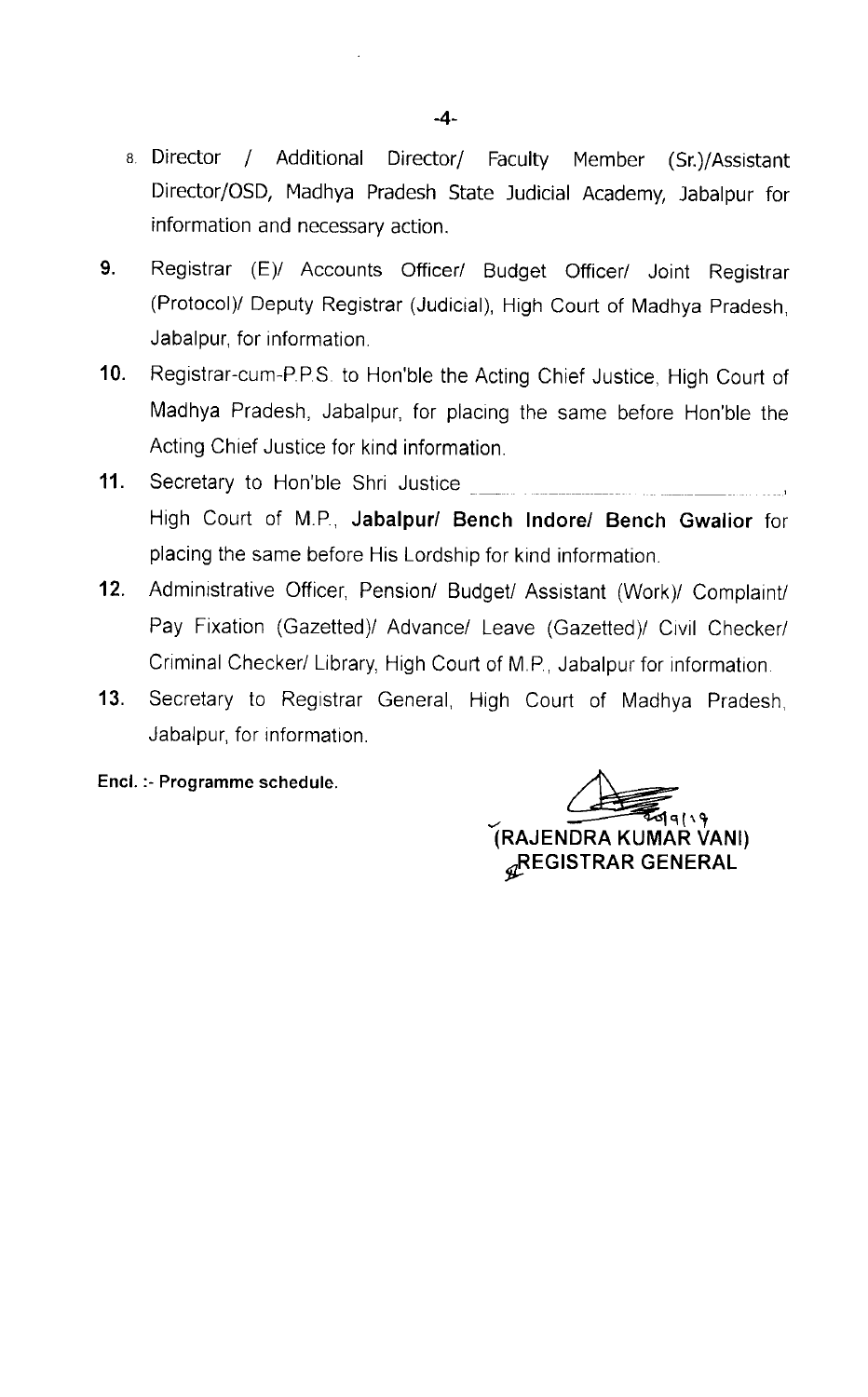#### **State level Review Consultation on Child Protection**

Date: 28<sup>th</sup> September, 2019

Venue: Administrative Academy, Shahpura, Bhopal

#### Focus Areas:

 $\cdot$ 

ċ.

- 1. Family and community-based Alternative care
- 2. After care: Youth Leaving Care Services and Challenges
- 3. De-institutionalization
- 4. Institutional care:
	- a. Quality of services for children (in need of care and protection and in conflict with law)
	- b. Standards of care and compliance
	- c. Monitoring of CCIs
- 5. Mental health services for children in need of care of care and protection and in conflict with law
- 6. Child Protection Workforce strengthening
- 7. Child Protection MIS, Data management and monitoring

#### Tentative Agenda\*

| 09.30 | Registration                                    | DWCD/MPSCPS                          |
|-------|-------------------------------------------------|--------------------------------------|
| 10.00 | <b>Inaugural Session</b>                        | On the dais                          |
|       | 10.00–10.05 Welcoming the participants and      |                                      |
|       | dignitaries by Secretary-JJC& all Judges        | Hon'ble the                          |
|       | seniority wise                                  | Chief Justice                        |
|       | 10.05- 10.10 Welcoming dignitaries to the       | Hon'ble Minister                     |
|       | dais with saplings, followed by lighting of the | for WCD, GoMP                        |
|       | lamp                                            | Hon'ble                              |
|       | 10.10 -10.20 Opening Remarks- Hon. Chair.       | Chairperson-                         |
|       | /Senior Member, JJC                             | <b>HCJJC</b>                         |
|       | $10.20 - 10.25$ Remarks by UNICEF Chief         | Hon'ble Members                      |
|       | $10.25 - 10.30$ Remarks by PS-DWCD              | of HCJJC                             |
|       | $10.30 - 10.35$ Remarks by Minister DWCD        | PS-DWCD,<br>$\overline{\phantom{a}}$ |
|       | $10.35 - 10.40$ Keynote by Hon'ble Chief        | GoMP                                 |
|       | Justice                                         | <b>UNICEF Chief</b>                  |
| 10.40 | <b>High Tea</b>                                 |                                      |
| 11.15 | Technical Session I: Alternative care (foster   |                                      |
|       | carc/sponsorship), De-institutionalisation      |                                      |
|       | and After care                                  |                                      |
|       | Chair: Hon'ble Shri Justice. Rohit Arya         |                                      |
|       | Concept, Current Perspectives and               | Expert-Head, Udyan                   |
|       | strategies                                      | Care                                 |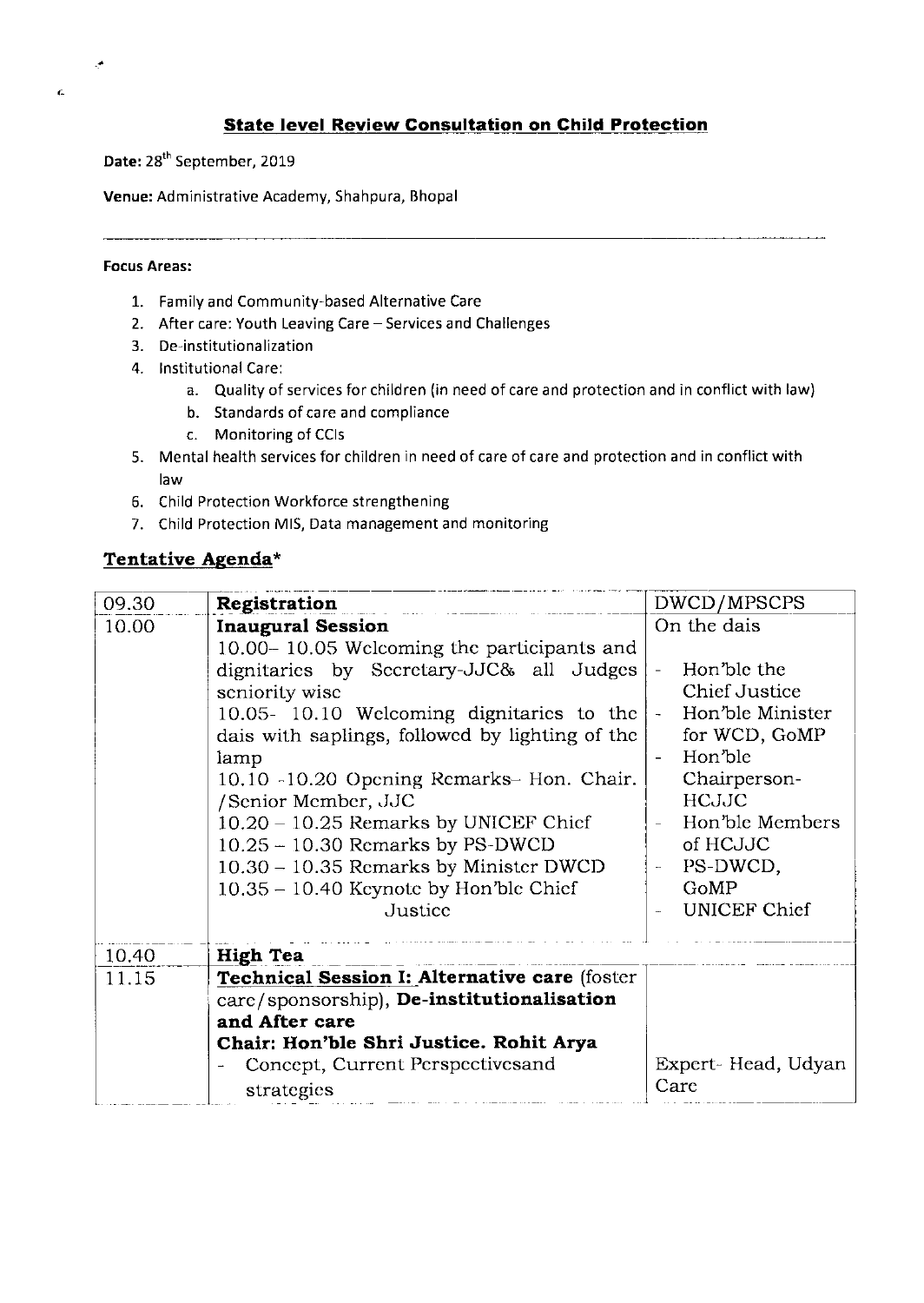|       | Status of the implementation, challenges                                               | <b>DWCD</b>        |
|-------|----------------------------------------------------------------------------------------|--------------------|
|       | and way forward                                                                        | <b>DWCD</b>        |
|       | Examples and good practices from the<br>state and outside                              |                    |
|       | Open discussion<br>$\overline{\phantom{a}}$                                            |                    |
|       | Weaknesses & its redressal                                                             |                    |
|       |                                                                                        |                    |
| 12.15 | Technical session II: Institutional Care                                               |                    |
|       | (Quality services, linkages, compliance to                                             |                    |
|       | standards of carc)<br>Chair: Hon'bleSmt. Justice Anjuli Palo                           |                    |
|       | Concept, Current Perspectives and                                                      | Expert-Head of     |
|       | strategies                                                                             | Miracle Foundation |
|       | Status of the implementation, challenges                                               | <b>DWCD</b>        |
|       | and way forward                                                                        |                    |
|       | Examples and good practices from the<br>$\overline{\phantom{a}}$                       | <b>DWCD</b>        |
|       | state and outside<br>Open discussion<br>-                                              |                    |
|       | Weaknesses & its redressal                                                             |                    |
|       |                                                                                        |                    |
| 01.15 | <b>LUNCH</b>                                                                           |                    |
| 02.15 | <b>Technical Session III: Child Protection</b>                                         |                    |
|       | Workforce Development and Mental Health<br>Chair: Hon'ble Shri Justice G.S. Ahaluwalia |                    |
|       | Concept, Current Perspectives and                                                      |                    |
|       | strategies                                                                             | Expert-Prof.       |
|       | Status of the implementation, challenges                                               | V. Vijayakumar     |
|       | and way forward                                                                        |                    |
|       | Examples and good practices from the                                                   | <b>DWCD</b>        |
|       | state and outside                                                                      | <b>DWCD</b>        |
|       | Open discussion                                                                        |                    |
|       | Weaknesses & its redressal                                                             |                    |
|       |                                                                                        |                    |
| 03.15 | <b>Technical Session IV: Monitoring of</b><br>Juvenile Justice (CCL & CNCP)            |                    |
|       | Implementation in MP.                                                                  |                    |
|       | Chair: Smt. Giribala Singh, Member                                                     |                    |
|       | Secretary, MPSLSA &                                                                    | Expert - Smt.      |
|       | Shri Ramkumar Choubey, Director, MPSJA                                                 | Kumudini Patel     |
|       | Concept, Current perspectives and                                                      | ADJ, Bhopal        |
|       | strategies<br>Status of Monitoring of Juvenile Justice in                              | DWCD/UNICEF        |
|       |                                                                                        |                    |
|       | MP                                                                                     |                    |
|       | Analysis and presentation of the data from                                             |                    |